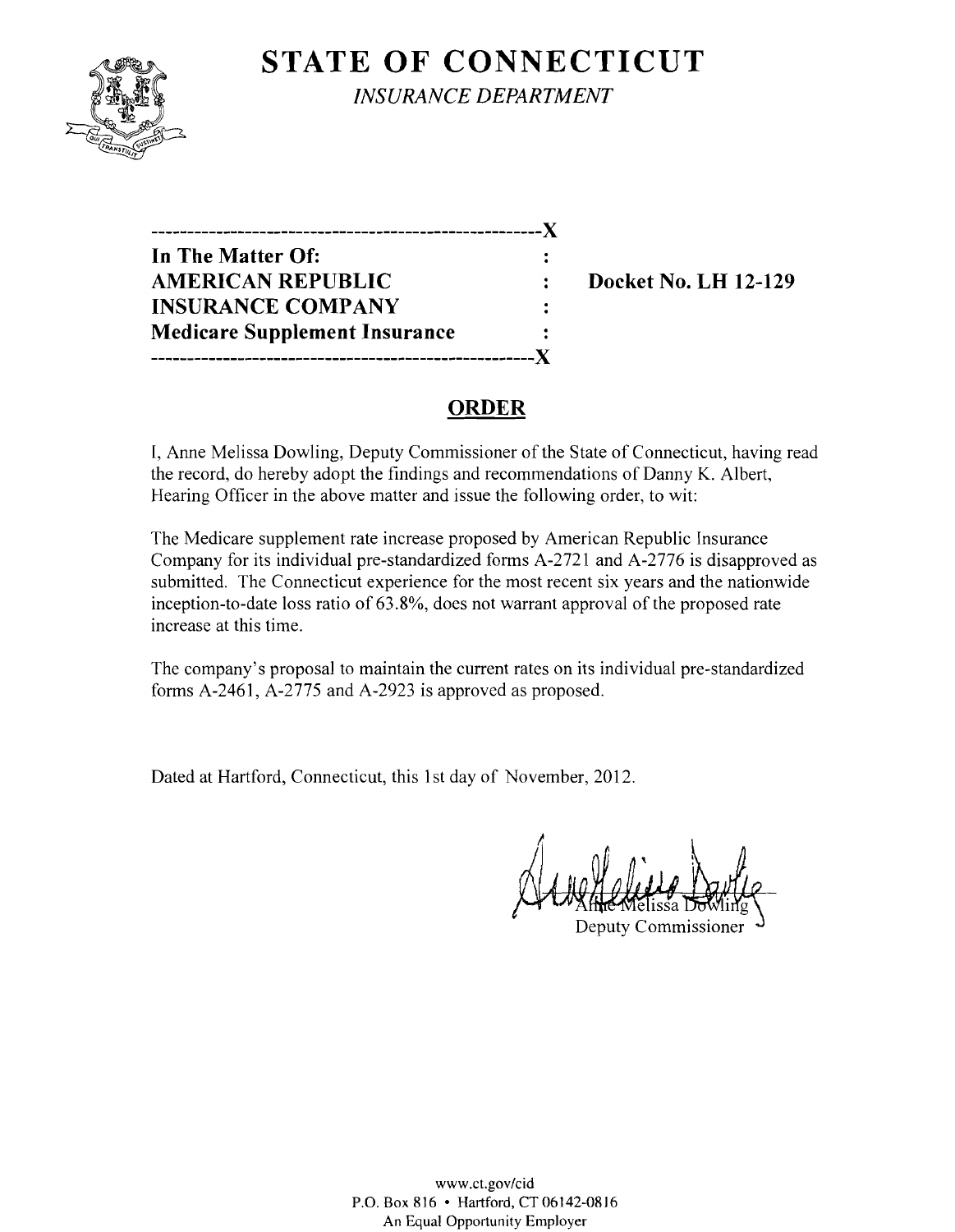# **STATE OF CONNECTICUT**



*INSURANCE DEPARTMENT* 

**------------------------------------------------------)( In The Matter Of:**  ÷ AMERICAN REPUBLIC : Docket No. LH 12-129 **INSURANCE COMPANY**   $\ddot{\cdot}$ **Medicare Supplement Insurance**   $\ddot{\cdot}$ **-----------------------------------------------------)(** 

#### **PROPOSED FINAL DECISION**

### **1. INTRODUCTION**

The Insurance Commissioner of the State of Connecticut is empowered to review rates charged for individual and group Medicare supplement policies sold to any resident of this State who is eligible for Medicare. The source for this regulatory authority is contained in Chapter 700c and Section 38a-495a of the Connecticut General Statutes.

After due notice a hearing was held at the Insurance Department in Hartford on October 18, 2012 to consider whether or not the rate increase requested by American Republic Insurance Company on its individual pre-standardized Medicare supplement business should be approved.

No individuals from the general public attended the hearing.

No representatives from American Republic attended the hearing.

The hearing was conducted in accordance with the requirements of Section 38a-474, Connecticut General Statutes, the Uniform Administrative Procedures Act, Chapter 54 of the Connecticut General Statutes, and the Insurance Department Rules of Practice, Section 38a-8-1 et seq. of the Regulations of Connecticut State Agencies.

A Medicare supplement (or Medigap) policy is a private health insurance policy sold on an individual or group basis which provides benefits that are additional to the benefits provided by Medicare. For many years Medicare supplement policies have been highly regulated under both state and federal law to protect the interests of persons eligible for Medicare who depend on these policies to provide additional coverage for the costs of health care.

Effective December 1,2005, Connecticut amended its program of standardized Medicare supplement policies in accordance with Section 38a-495a of the Connecticut General Statutes, and Sections 38a-495a-l through 38a-495a-2l of the Regulations of Connecticut Agencies. This program, which conforms to federal requirements, provides that all insurers offering Medicare supplement policies for sale in the state must offer the basic "core" package of benefits known as Plan A. Insurers may also offer anyone or more of eleven other plans (Plans B through L).

> www.ct.gov/cid P.O. Box 816 • Hartford, CT 06142-0816 An Equal Opportunity Employer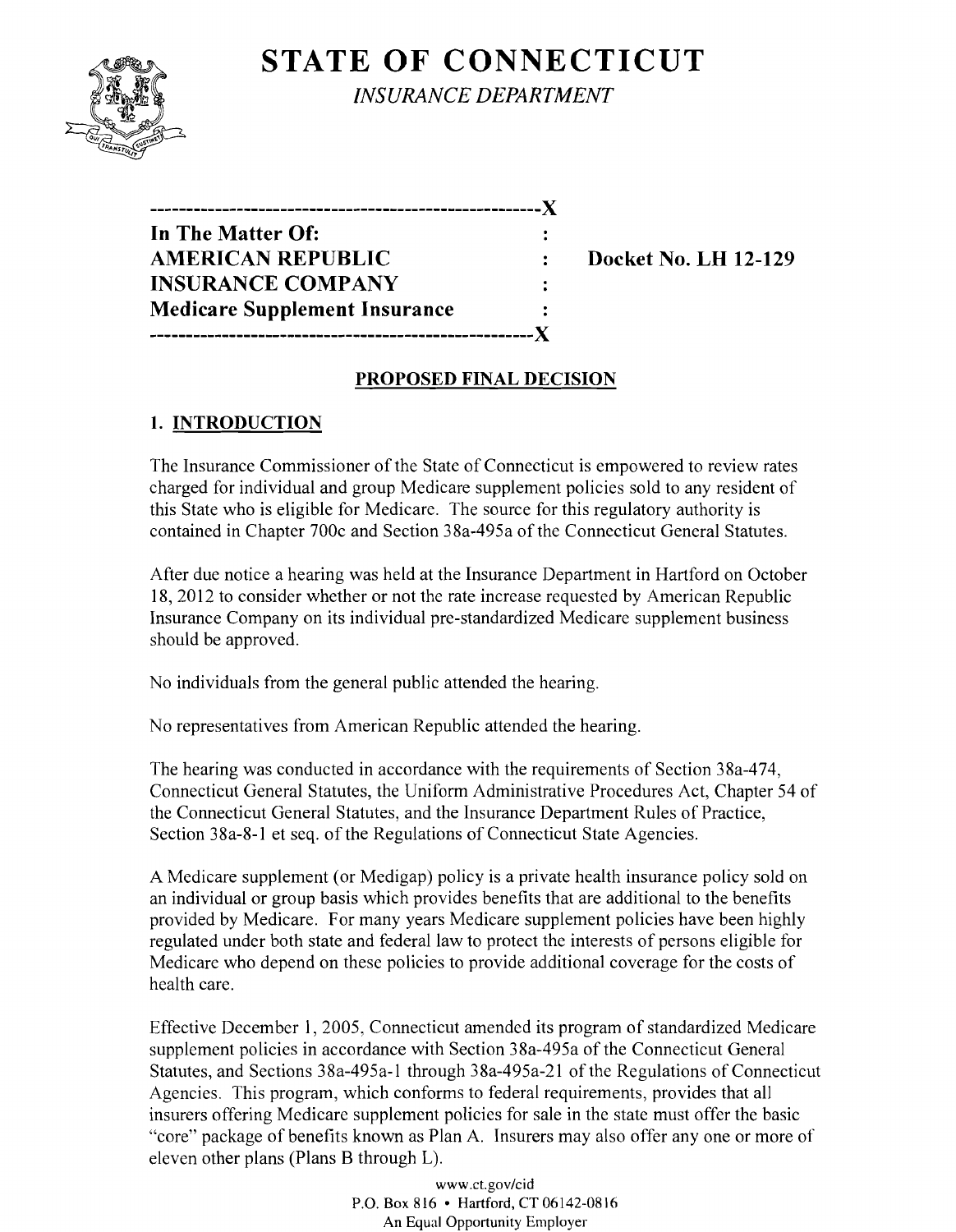Effective January 1, 2006, in accordance with Section 38a-495c ofthe Connecticut General Statutes (as amended by Public Act 05-20) premiums for all Medicare supplement policies in the state must use community rating. Rates for Plans A through L must be computed without regard to age, gender, previous claims history or the medical condition of any person covered by a Medicare supplement policy or certificate.

The statute provides that coverage under Plan A through L may not be denied on the basis of age, gender, previous claims history or the medical condition of any covered person. Insurers may exclude benefits for losses incurred within six months from the effective date of coverage based on a pre-existing condition.

Effective October 1, 1998, carriers that offer Plan B or Plan C must make these plans as well as Plan A, available to all persons eligible for Medicare by reason of disability.

Insurers must also make the necessary arrangements to receive notice of all claims paid by Medicare for their insureds so that supplemental benefits can be computed and paid without requiring insureds to file claim forms for such benefits. This process of direct notice and automatic claims payment is commonly referred to as "piggybacking" or "crossover".

Sections 38a-495 and 38a-522 of the Connecticut General Statutes, and Section 38a-495a-10 ofthe Regulations of Connecticut Agencies, state that individual and group Medicare supplement policies must have anticipated loss ratios of 65% and 75%, respectively. Under Sections 38a-495-7 and 38a-495a-10 of the Regulations of Connecticut Agencies, filings for rate increases must demonstrate that actual and expected losses in relation to premiums meet these standards, and anticipated loss ratios for the entire future period for which the requested premiums are calculated to provide coverage must be expected to equal or exceed the appropriate loss ratio standard.

Section 38a-473 of the Connecticut General Statutes provides that no insurer may incorporate in its rates for Medicare supplement policies factors for expenses that exceed 150% of the average expense ratio for that insurer's entire written premium for all lines of health insurance for the previous calendar year.

### II. **FINDING OF FACT**

After reviewing the exhibits entered into the record of this proceeding, and utilizing the experience, technical competence and specialized knowledge of the Insurance Department, the undersigned makes the following findings of fact:

1. American Republic Insurance Company has requested the following rate increases for its individual pre-standardized Medicare supplement plans:

|          | Proposed      |  |
|----------|---------------|--|
| Form $#$ | Rate Increase |  |
| $A-2721$ | $8.0\%$       |  |
| A-2776   | $8.0\%$       |  |

No rate change for policy forms A-2461, A-2775 and A-2923.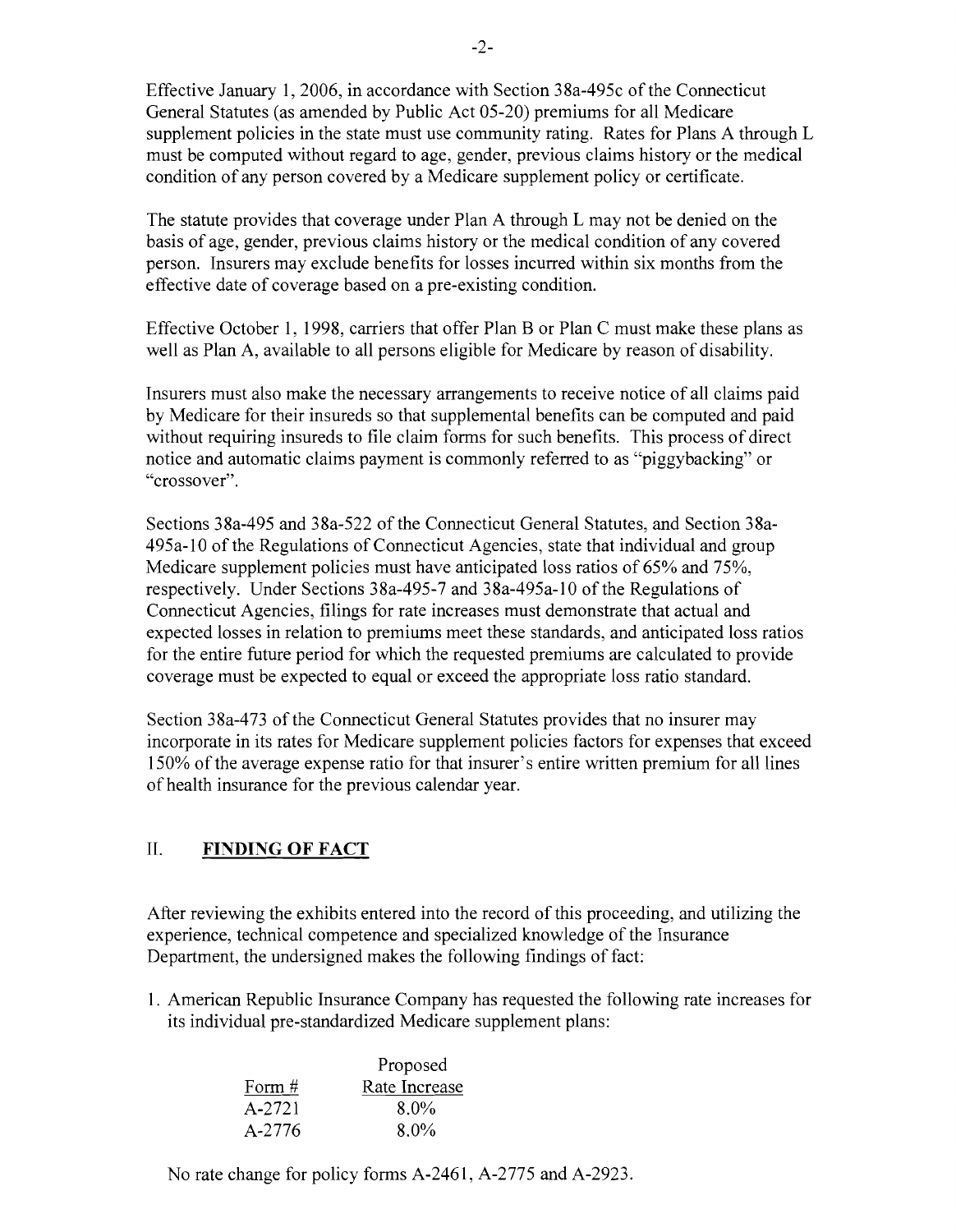2. The number of in-force policies as of 6/30/2012:

| Form #     | Nationwide |
|------------|------------|
| $A - 2461$ | 649        |
| A-2721     | 989        |
| A-2775     | 300        |
| A-2776     | 33         |
| $A - 2923$ | 153        |

- 3. American Republic certified that their expense factors are in compliance with section 38a-473, C.G.S..
- 4. Effective 12/1/99, American Republic is no longer selling Medicare supplement products in Connecticut.
- 5. The company certified that it was in compliance with subsection (e) of section 38a-495c, C.G.S., relative to the automatic claims processing requirement (crossover/piggybacking).
- 6. The lifetime loss ratio for each fonn is expected to satisfy the Connecticut regulatory loss ratio requirement of 65%.
- 7. Below are incurred loss ratios for each form from inception through  $7/31/2012$ :

|          | CT         | Nationwide |
|----------|------------|------------|
| Form $#$ | Loss Ratio | Loss Ratio |
| Combined | 73.1%      | 63.8%      |

8. Below are incurred loss ratios from  $1/1/2012$  through  $7/31/2012$ :

|          | CT         | Nationwide |
|----------|------------|------------|
| Form $#$ | Loss Ratio | Loss Ratio |
| Combined | 98.8%      | 65.2%      |

- 9. American Republic Insurance Company's 2012 Medicare supplement rate filing proposal is in compliance with the requirements ofregulation 38a-474 as it applies to the contents of the rate submission as well as the actuarial memorandum.
- 10. The projected 2013 nationwide loss ratios with and without the proposed rate increases for each of the plans are as follows:

|          | Without Rate | With Rate |
|----------|--------------|-----------|
| Form $#$ | Increase     | Increase  |
| Combined | 67.9%        | 65.6%     |